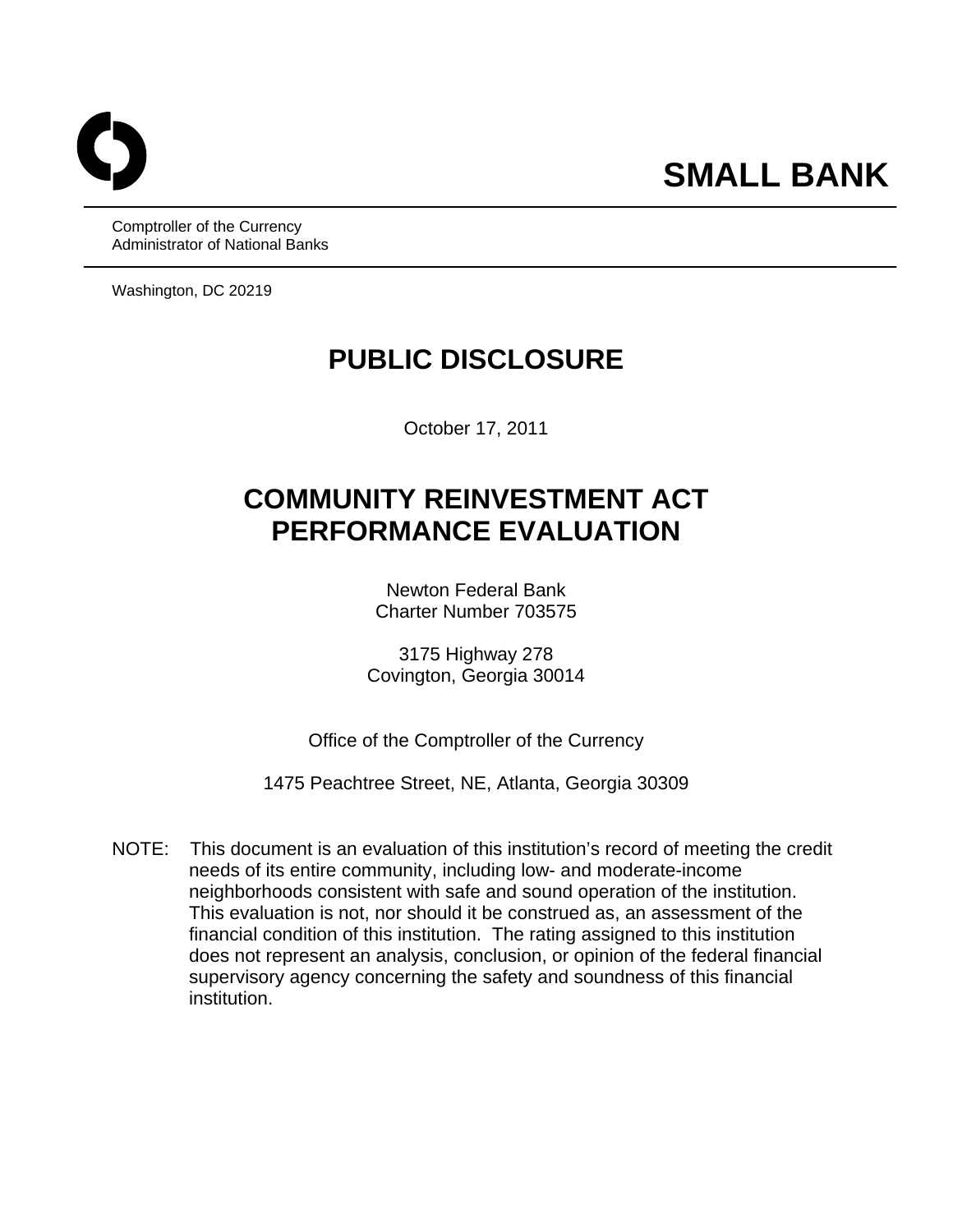#### **INSTITUTION'S CRA RATING: This institution is rated Satisfactory.**

Newton Federal Bank's CRA performance rating is supported by the following:

- a loan-to-deposit (LTD) ratio which is reasonable in light of the bank's size, business strategies, and loan demand within the assessment area;
- a substantial majority of home loan originations inside the assessment area;
- a reasonable penetration of a sample of home mortgage loans among borrowers of different income levels; and,
- an excellent penetration of a home mortgage loans among census tracts of different income levels.

## **SCOPE OF EXAMINATION**

This Performance Evaluation (PE) is an assessment of Newton Federal Bank's ability to meet the credit needs of the communities in which it operates. Examiners conducted a full-scope review of the bank's assessment area, which is defined as Newton County. Newton County is part of the Atlanta-Sandy Springs-Marietta, Georgia Metropolitan Statistical Area. This evaluation covered the period of December 2007 to October 2011, with a review of Home Mortgage Disclosure Act (HMDA)-reportable loans originated from January 2009 to August 2011. Loan performance was determined by analyzing the bank's primary lending activity, which for 2009, 2010, and the first eight months of 2011, was home mortgage loans.

The preceding CRA evaluation was conducted as of November 26, 2007, and resulted in a rating of "Satisfactory".

## **DESCRIPTION OF INSTITUTION**

Newton Federal Bank is a federally-chartered mutual savings association established in 1947 and headquartered in Covington, Georgia. As of June 30, 2011, the bank had total assets of \$247 million. The bank conducts business from its main office in Covington, which is located in Newton County. The bank also operates two branch locations, both of which are located in Newton County as well. The bank operates drive-through facilities and automated teller machines at all three locations. As of October 2011, the bank had 50 full-time and 6 part-time employees. There were no legal or regulatory impediments adversely affecting the bank's ability to meet the community credit needs of its assessment area.

The bank delivers its lending and deposit products to the public primarily through its main office and branch office locations. The bank also offers telephone and Internet banking. By telephone and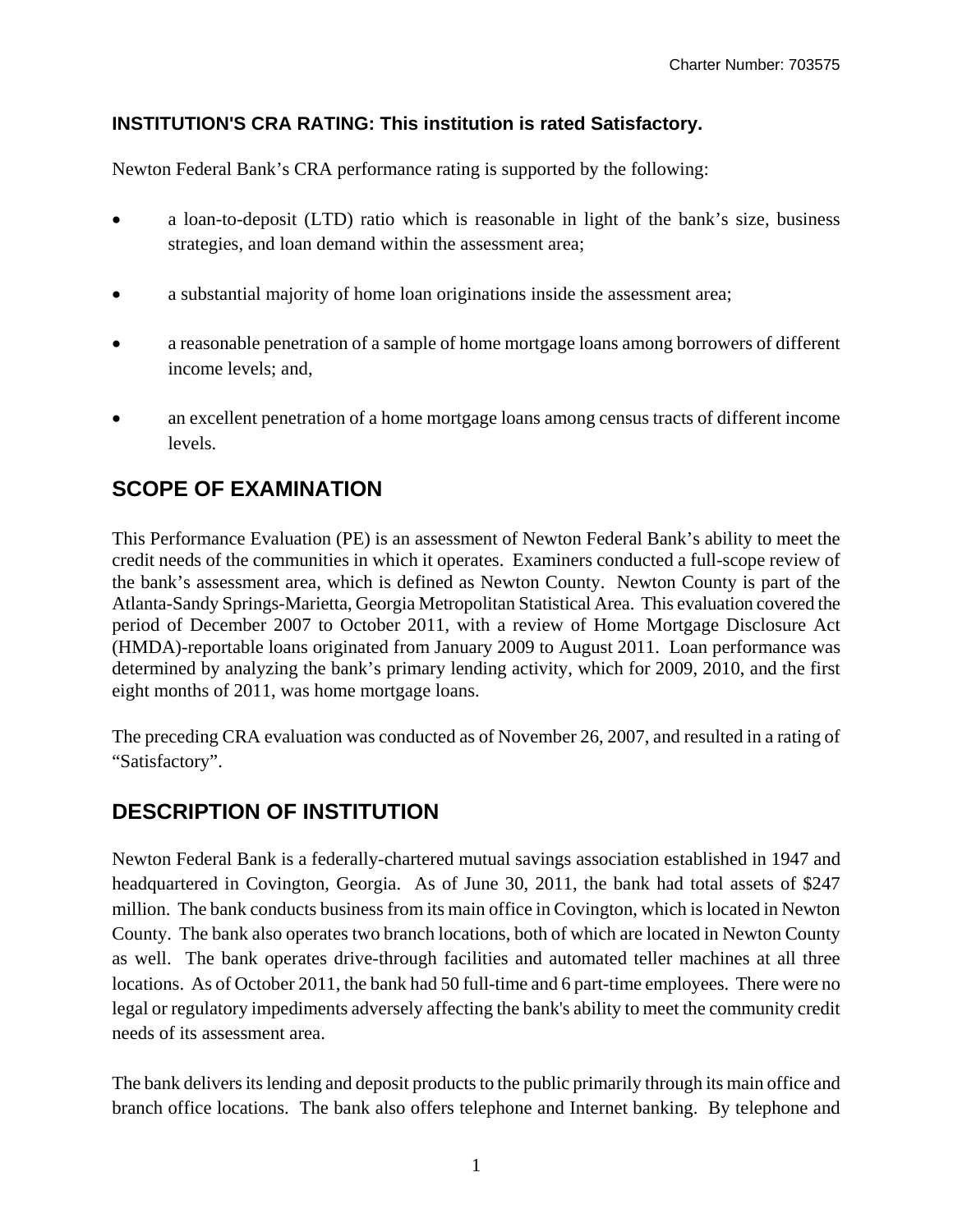Internet, customers can make balance and transaction inquiries and transfer funds between accounts with Newton Federal Bank. Over the Internet through the bank's bill pay service, customers can make loan payments to Newton Federal Bank, as well as pay bills owed to any merchant, institution, or creditor. Lobby hours for the main office and branch locations are 8:30 a.m. through 5:00 p.m. Monday through Friday. The drive-through facilities for the three locations are 8:30 a.m. through 5:00 p.m. Monday through Thursday, and 8:30 a.m. through 5:00 p.m. on Friday. All three drivethrough facilities have Saturday hours from 8:30 a.m. though 12:00 p.m.

The bank offers fixed-rate first and second lien mortgage loans for the purchase, construction and refinancing of residential dwellings. In addition, the bank offers investment mortgages secured by residential dwellings. Offerings also include mortgages with loan-to-value ratios up to 85 percent without private mortgage insurance (PMI), as well as mortgages with higher loan-to-value ratios when PMI is obtained. Closed-end home equity loans are available, as are open-end home equity lines of credit. Consumer loan offerings include automobile loans and secured and unsecured loans for purposes of debt consolidation, vacation, education, major purchases or other personal needs. The bank also offers small business loans, commercial and residential renovation and rehabilitation loans, as well as loans for land acquisition.

As indicated above, Newton Federal Bank's primary lending product is home mortgage loans. As of June 30, 2011, 65.00 percent of the bank's assets were concentrated in residential permanent mortgages on 1-4 family dwelling units. At the same time, commercial loans represented less than one percent of balance sheet assets, with consumer loans representing 1.1 percent of assets. For the first quarter of 2011, Newton Federal Bank originated \$4.8 million in 1-4 family permanent mortgages, but only \$127 thousand and \$270 thousand in commercial and consumer loans, respectively.

## **DESCRIPTION OF ASSESSMENT AREA(S)**

Newton Federal Bank's assessment area is designated as Newton County, Georgia, which is part of the Atlanta-Sandy Springs-Marietta, Georgia Metropolitan Statistical Area (Atlanta MSA). The main office is located in the city of Covington, which is the county's largest municipality. The Department of Housing and Urban Development's adjusted median family income for the Atlanta MSA increased from \$71,700 for 2009, to \$71,800 in 2010. However, the adjusted median family income for 2011 decreased to \$68,300. Based on the examiner's review of the location of the bank's offices and the distribution of its loan originations, the examiner is of the opinion that the assessment area complies with regulatory requirements and does not arbitrarily exclude low- or moderateincome census tracts.

The table below, which is based on 2000 U.S. Census data, sets forth a summary of certain demographics for the Newton County assessment area. A low-income census tract/borrower is one with a median family income (MFI) of less than 50.0 percent of the MFI of an MSA, a moderate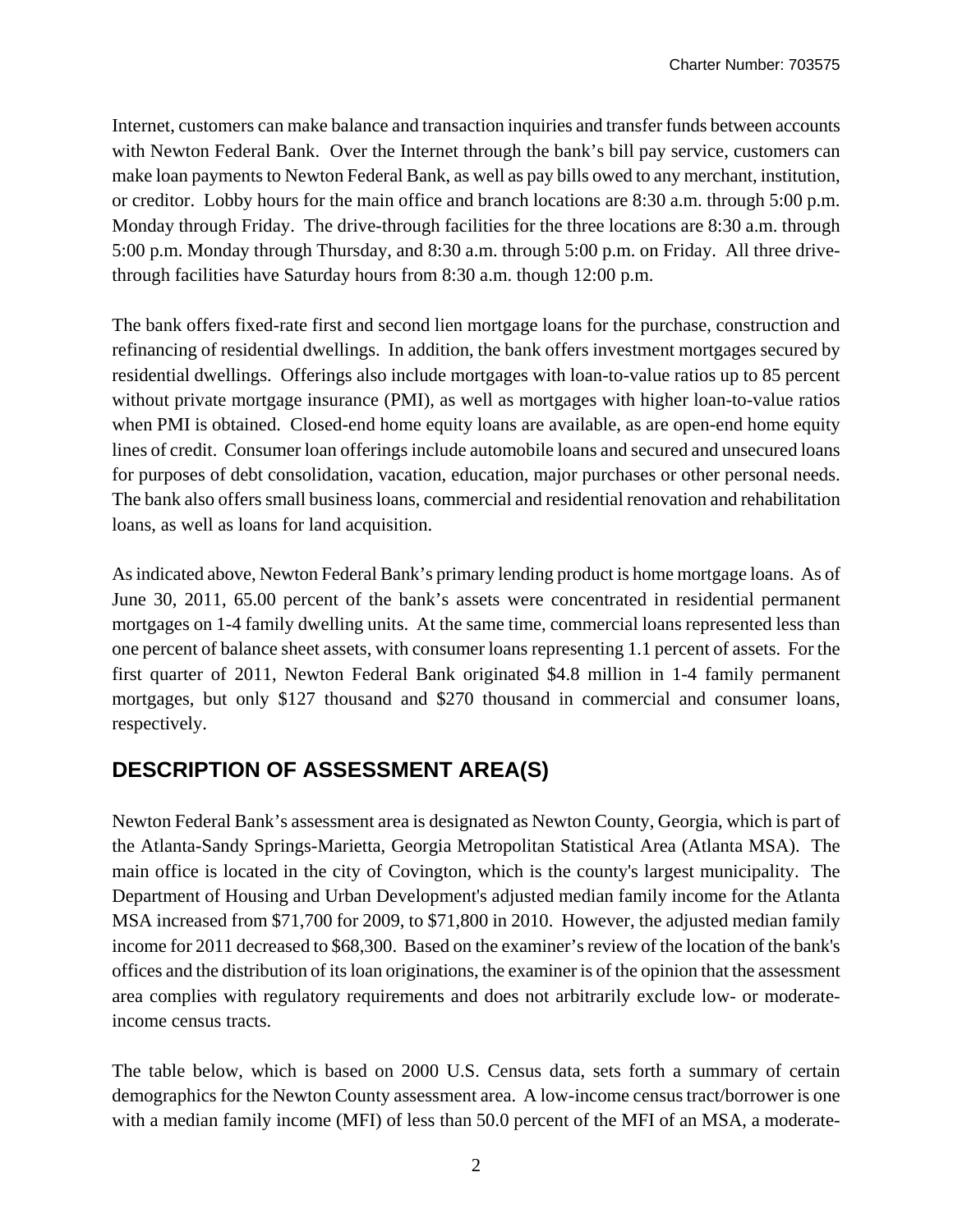income census tract/borrower is one with a MFI of at least 50.0 percent, and less than 80 percent of the MFI of an MSA, a middle-income census tract/borrower is one with a MFI of at least 80.0 percent, and less than 120.0 percent of the MFI of an MSA, and an upper-income census tract/borrower is one with a MFI of 120.0 percent or more of the MFI of an MSA.

| Demographic and Economic Characteristics of Newton County Assessment Area |           |
|---------------------------------------------------------------------------|-----------|
| Population                                                                |           |
| <b>Total Population</b>                                                   | 62,001    |
| <b>Number of Families</b>                                                 | 17,188    |
| Number of Households                                                      | 21,989    |
| Geographies                                                               |           |
| <b>Number of Census Tracts</b>                                            | 9         |
| % Low-Income Census Tracts                                                | 0.00%     |
| % Moderate-Income Census Tracts                                           | 44.44%    |
| % Middle-Income Census Tracts                                             | 55.56%    |
| % Upper-Income Census Tracts                                              | 0.00%     |
| <b>Median Family Income (MFI)</b>                                         |           |
| 2000 MFI for AA                                                           | \$58,537  |
| 2010 HUD-Adjusted MFI                                                     | \$71,800  |
| <b>Economic Indicators</b>                                                |           |
| 2010 Unemployment Rate                                                    | 11.9%     |
| 2010 Median Housing Value                                                 | \$101,737 |
| % Households Below Poverty Level                                          | 9.28%     |

*Source: Updated 2000 census and HUD data. All of these county figures are based on published demographic information.* 

Of the nine census tracts in the Newton County assessment area, none are designated as low-income or upper-income. Four of the nine census tracts in the assessment area are moderate-income, and five are middle-income. Newton County Federal's main office and two branch offices are all located in moderate-income census tracts. As indicated in the above table, there are 21,989 households in Newton County. Of the 21,989 households, 28.46 percent are in moderate-income census tracts, and 71.54 percent are in middle-income census tracts. As for housing units, 74.24 percent are owneroccupied and 21.27 percent are rental units. In addition, 8.68 percent of housing units in Newton County are mobile homes and 87.77 percent are 1-4 family units. The median value of housing units is \$101,737, with an average age of 7 years.

Data obtained from the U.S. Census Bureau showed a sharp decline in residential building permits in Newton County since the preceding CRA evaluation. Specifically, 956 residential building permits were issued during 2007. For 2008, that number dropped to 189, and then dropped again to 54 for 2009, with a moderate increase to 58 for 2010. In addition, the U.S. Department of Labor Statistics reports that the unemployment rate for Newton County is 12.7 percent for 2010, which is higher than the 2010 unemployment rate of 10.4 percent for the entire Atlanta MSA. Further, as indicated above, the adjusted MFI for Newton County decreased from \$71,800 in 2010, to \$68,300 in 2011. The slowed demand in Newton County for residential building permits and the county's relatively high unemployment rate and lowered MFI, are factors which reflect a decline in the assessment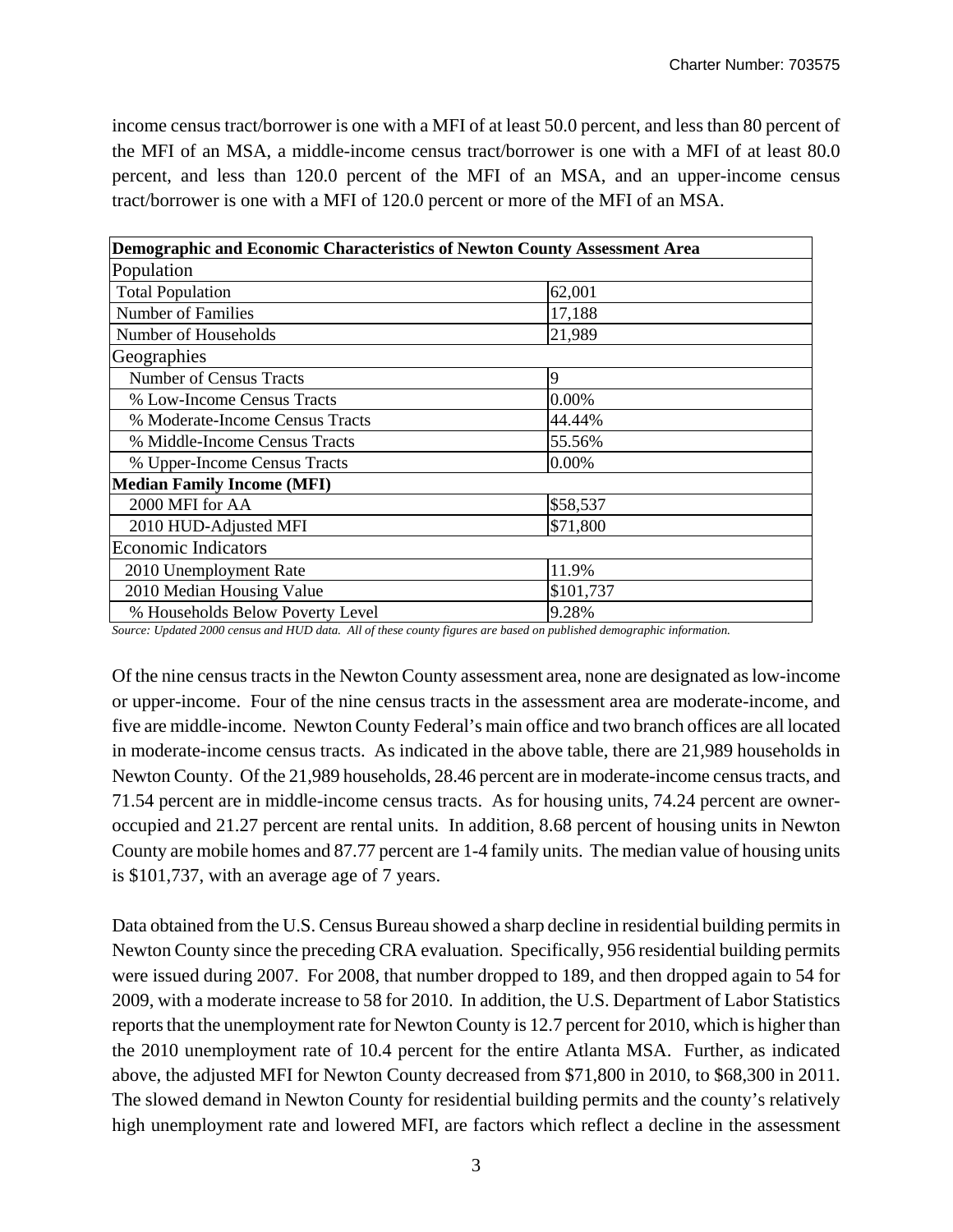area's economy. This economic decline would certainly impede Newton Federal Bank's ability to lend in its assessment area.

Altogether, there are approximately 8,000 businesses located in Newton County. Data obtained from the Newton County Government shows that some of the largest manufacturers located in the county include Astro Plastics, Beaver Manufacturing, Bridgestone Golf, Clairon Metals, Duro Tire and Wheel, and General Mills. The U.S. Census Bureau's 2010 Business Geodemographic data indicates that the largest sector of employment in the county is services jobs, with 50.10 percent of the county's jobs in that sector. The second largest is retail trade, with 9.85 percent of the county's jobs. In 2010, 80.41 percent of Newton County's businesses produced annual revenues of less than \$.5 million. In addition, Business Geodemographic data for that year also shows that 28.83 percent of businesses with less than \$.5 million in annual revenue are located in the county's moderateincome census tracts.

Newton Federal Bank encounters substantial competition from other lenders operating within its assessment area. As of June 30, 2011, aside from Newton Federal Bank, there were nine FDICinsured financial institutions operating within Newton County, with a total of 18 branch locations in the county. As of that same date, the bank had \$198.5 million in deposits in Newton County. The bank's deposit market share percentage in Newton County was 24.80 percent, the highest in the county. The second highest was Synovus Bank, with \$197.3 million in deposits in Newton County and a deposit market share of 24.65 percent.

## **CONCLUSIONS WITH RESPECT TO PERFORMANCE CRITERIA**

#### **Loan-to-Deposit Ratio**

Information compiled from the Uniform Thrift Performance Reports disclosed that Newton Federal Bank's LTD ratio averaged 104.27 percent over the ten business quarters ended June 30, 2011. This percentage is significantly higher than the average LTD ratio of 88.46 percent during this same period for similarly sized savings associations with assets between \$100 million and \$300 million (peer group). The bank's LTD ratio steadily decreased from its ten business quarter high of 109.02 percent for the quarter ended June 30, 2009, to its ten quarter low of 98.56 percent as of March 31, 2011. The peer group experienced a similar decrease during the ten business quarters ended June 30, 2011. The peer group average LTD ratios peeked at 93.75 percent for the quarter ended March 31, 2009, and declined to a low of 82.04 percent for the quarter ended March 31, 2011.

Based on the foregoing, we determined that Newton Federal Bank's ten quarter average LTD ratio of 104.27 percent exceeds the standards for satisfactory performance for this criterion.

#### **Lending in Assessment Area**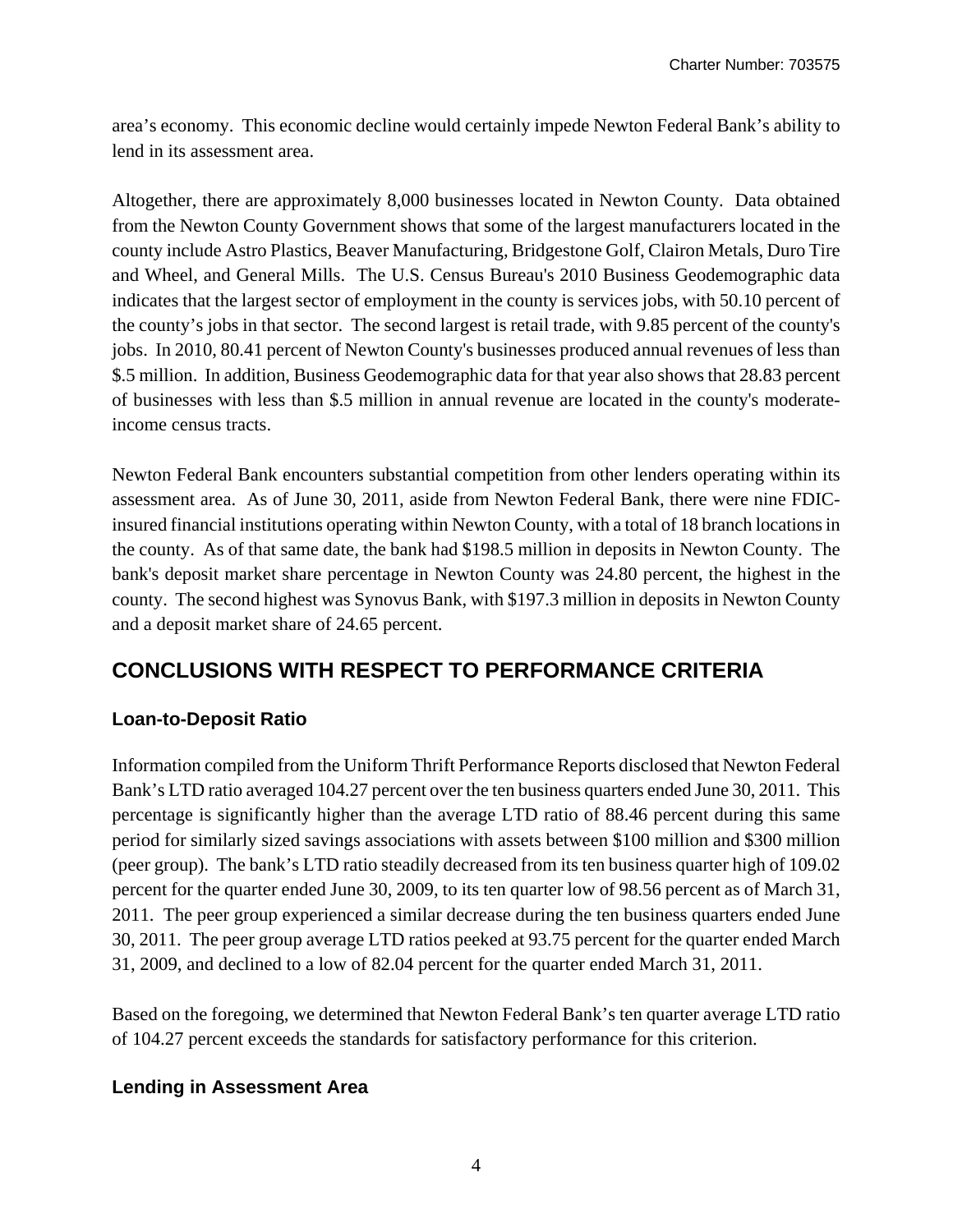During the evaluation period, Newton Federal Bank originated a majority of its home mortgages within its Newton County assessment area. To determine lending within the assessment area, we reviewed HMDA-reportable loans originated from January 2009 through August 2011. The following table reflects the ratios of home mortgages originated inside and outside the assessment area by number and dollar amount of loans.

| Table 1 - Lending in Newton County, GA |                 |               |                  |        |     |                         |        |          |        |          |
|----------------------------------------|-----------------|---------------|------------------|--------|-----|-------------------------|--------|----------|--------|----------|
| <b>Assessment Area</b>                 |                 |               |                  |        |     |                         |        |          |        |          |
|                                        | Number of Loans |               |                  |        |     | Dollars of Loans (000s) |        |          |        |          |
|                                        |                 | Inside        | Outside<br>Total |        |     | Inside                  |        | Outside  |        | Total    |
| Loan Type                              | #               | $\frac{0}{0}$ | #                | $\%$   |     |                         | $\%$   |          | %      |          |
| Home Mortgage                          | 308             | 73.51%        | 111              | 26.49% | 419 | \$30,418                | 68.02% | \$14,296 | 31.98% | \$44,714 |
| Loans                                  |                 |               |                  |        |     |                         |        |          |        |          |

*Source: Indicate source: HMDA Data for 2009, 2010, and 2011 through August 30. U.S. Census data.* 

As reflected in the above table, 73.51 percent of the bank's loans by number and 68.02 percent by dollar volume were originated within the Newton County assessment area.

Based on our review, we determined that the bank's percentage of lending within its Newton County assessment area meets the standards for satisfactory performance for this criterion.

#### **Lending to Borrowers of Different Incomes and to Businesses of Different Size**

The examiner's review of Newton Federal Bank's HMDA-reportable loans for 2009, 2010, and 2011 through August, disclosed the following information concerning lending to borrowers of different income levels within the Newton County assessment area. For purposes of this analysis, family income levels were stratified as a percentage of the updated MFI for the Atlanta MSA. As indicated above, the updated MFI figures, as provided by the Department of Housing and Urban Development, for the Atlanta MSA for 2009, 2010, and 2011 were \$71,700, \$71,800, and \$68,300, respectively.

| Table 2B - Borrower Distribution of Home Mortgage Loans in Newton County, GA |            |          |            |          |                   |          |                   |          |  |  |
|------------------------------------------------------------------------------|------------|----------|------------|----------|-------------------|----------|-------------------|----------|--|--|
| <b>Assessment Area</b>                                                       |            |          |            |          |                   |          |                   |          |  |  |
| Borrower                                                                     | Low        |          | Moderate   |          | Middle            |          | Upper             |          |  |  |
| Income Level                                                                 |            |          |            |          |                   |          |                   |          |  |  |
| Loan Purpose                                                                 | % of AA    | $%$ of   | % of AA    | $%$ of   | % of AA           | $%$ of   | % of AA           | $%$ of   |  |  |
|                                                                              | Households | Number   | Households | Number   | <b>Households</b> | Number   | <b>Households</b> | Number   |  |  |
|                                                                              |            | of Loans |            | of Loans |                   | of Loans |                   | of Loans |  |  |
|                                                                              |            |          |            |          |                   |          |                   |          |  |  |
| Purchase                                                                     | 23.92      | 16.34    | 21.29      | 22.88    | 23.92             | 26.80    | 30.87             | 23.53    |  |  |
| Home                                                                         |            |          |            |          |                   |          |                   |          |  |  |
| Improvement                                                                  | 23.92      | 32.79    | 21.29      | 27.87    | 23.92             | 14.75    | 30.87             | 11.48    |  |  |
| Refinancing                                                                  | 23.92      | 17.02    | 21.29      | 26.60    | 23.92             | 22.34    | 30.87             | 24.47    |  |  |

*Income Not Available on 10.71 percent of loans.* 

*Source: HMDA Data originated within the assessment area for 2009, 2010, and 2011 through August 30. U.S. Census data.* 

Data in the above table reflects that the bank's HMDA-reportable lending to borrowers of different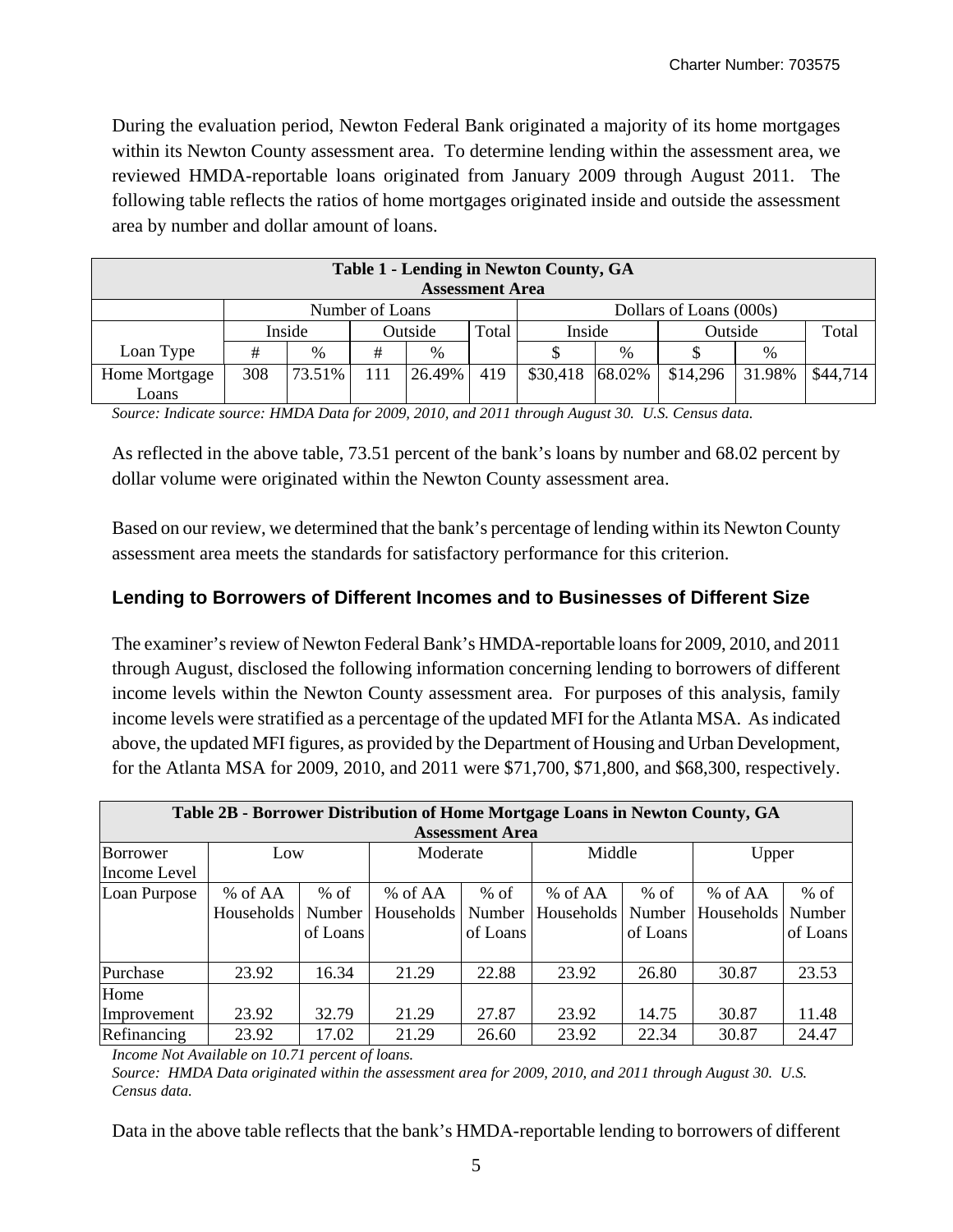incomes compares very favorably to assessment area demographics. Specifically, the data shows that while 45.21 percent of assessment area households are categorized as either low- or moderateincome, 39.22 percent of the bank's purchase loans, 66.66 percent of its home improvement loans, and 43.62 percent of its refinancings, were to low- or moderate-income individuals. These percentages are particularly favorable considering that 9.28 percent of households within the assessment area are below poverty level.

Based on the foregoing, we have determined that Newton Federal Bank's lending to low- and moderate-income borrowers meets the standards for satisfactory performance for this criterion.

#### **Geographic Distribution of Loans**

The examiner performed a review to determine the adequacy of dispersion of lending within census tracts of different income levels using HMDA-reportable loans originated inside the Newton County assessment area for 2009, 2010, and 2011 through August. Specifically, we analyzed the percentage of the number of HMDA loans originated by Newton Federal Bank in moderate-income census tracts compared to the percentage of households located in those tracts. As stated above, there are no low-income census tracts within the assessment area. The results of this analysis are presented in the following table:

| Table 3B - Geographic Distribution of Home Mortgage Loans in Newton County, GA |         |        |          |        |         |        |                                                                                       |        |  |  |  |
|--------------------------------------------------------------------------------|---------|--------|----------|--------|---------|--------|---------------------------------------------------------------------------------------|--------|--|--|--|
| <b>Assessment Area</b>                                                         |         |        |          |        |         |        |                                                                                       |        |  |  |  |
| Census Tract                                                                   | Low     |        | Moderate |        | Middle  |        | Upper                                                                                 |        |  |  |  |
| Income Level                                                                   |         |        |          |        |         |        |                                                                                       |        |  |  |  |
| Loan Purpose                                                                   | % of AA | $%$ of | % of AA  | $%$ of | % of AA | $%$ of | % of AA                                                                               | $%$ of |  |  |  |
|                                                                                |         |        |          |        |         |        | Households Number   Households   Number   Household   Number   Households   Number of |        |  |  |  |
|                                                                                |         | οf     |          | of     | S       | of     |                                                                                       | Loans  |  |  |  |
|                                                                                |         | Loans  |          | Loans  |         | Loans  |                                                                                       |        |  |  |  |
| Purchase                                                                       | 0.00    | 0.00   | 28.46    | 40.52  | 71.54   | 59.48  | 0.00                                                                                  | 0.00   |  |  |  |
| Home                                                                           | 0.00    | 0.00   | 28.46    | 49.18  | 71.54   | 50.82  | 0.00                                                                                  | 0.00   |  |  |  |
| Improvement                                                                    |         |        |          |        |         |        |                                                                                       |        |  |  |  |
| Refinancing                                                                    | 0.00    | 0.00   | 28.46    | 32.98  | 71.54   | 67.02  | 0.00                                                                                  | 0.00   |  |  |  |

*Source: HMDA-reportable loans originated within the assessment area for 2009, 2010, and 2011 through August. U.S. Census data.* 

As reflected in the above table, the bank's overall record of HMDA-reportable lending in moderateincome census tracts within the assessment area is significantly higher than the assessment area demographics. According to U.S. Census data, 28.46 percent of households in Newton County are located in moderate-income census tracts. In comparison, Newton Federal Bank originated 40.52 percent of its purchase loans, 49.18 percent of its home improvement loans, and 32.98 percent of its refinancings, in the assessment area's moderate-income census tracts.

Based on the foregoing, we determined that Newton Federal Bank's record home mortgage lending in census tracts of different income levels exceeds the standards for satisfactory performance for this